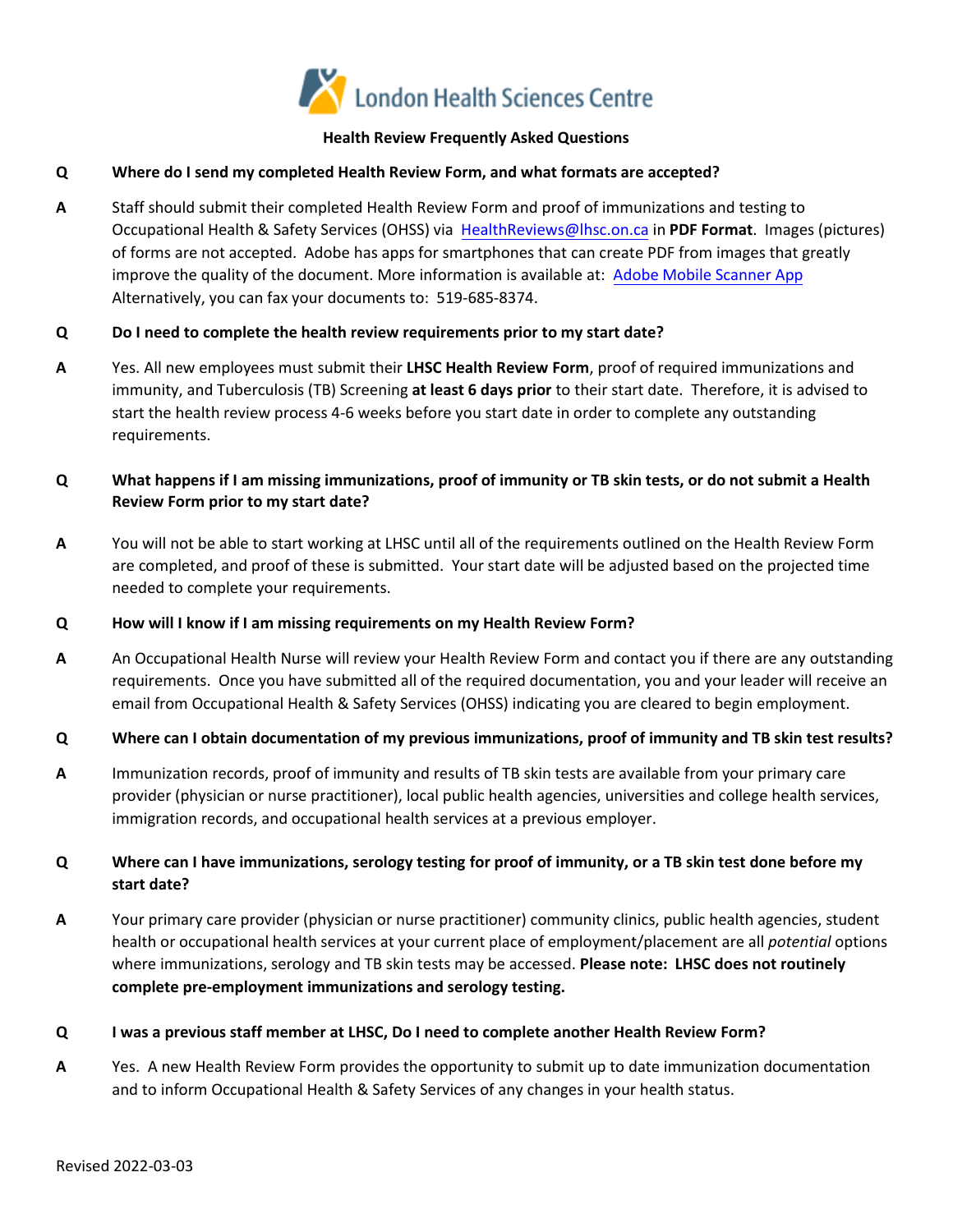

# **Q Will the requirement for COVID-19 vaccination at LHSC change when the "vaccine passport" requirements are lifted for public places?**

 than for the general public. LHSC will continue to require COVID 19 vaccination as a condition of employment **A** No. Similar to other vaccinations for communicable disease, requirements for hospital workers are different for the foreseeable future.

### **Q. Does COVID 19 vaccination interfere with other vaccinations?**

 timing of COVID 19 vaccinations in relation to other vaccines. COVID 19 vaccination can be co-administered with **A** No. the National Advisory Committee on Immunizations (NACI) in Canada has lifted all conditions regarding the all other required immunizations.

### **Q What is a TB skin test and why do I need one?**

**A** A TB (Tuberculosis) Skin Test, also known as a Mantoux Skin Test, involves injecting a small amount of tuberculin substance intradermally in the forearm. The test is read 48-72 hours after injection to determine the result. A positive TB skin test is a response that involves a level of induration (firm swelling) greater than 10 mm. The amount of redness resulting from the test is not measured as part of the result. Every employee at LHSC requires baseline TB testing to be used in the event there is an occupational exposure to TB.

#### **Q What's involved in a 2 step TB Skin Test?**

 **A** Two-Step TB Skin Test is a series of 2 separate TB skin tests administered at least 1 week, and no more than 1 required to complete the two-step TB skin test. The minimum interval that a 2 step TB skin test can be year apart. Both TB skin test needs to be read 48-72 hours after being administered by a qualified professional and documented to reflect the level of induration (firm swelling). In total, 4 visits to a health care provider are completed is 9 days. All staff, regardless of their role at LHSC, are required to have a 2 step TB skin test.

## **Q Do I need an annual (1 step) TB skin test if I have already had a 2 step?**

A Maybe. If the two-step has been completed more than 1 year ago, then an annual (1-step) is also required. Otherwise only the 2 step is required.

# **Q I had a chest X-ray and it was normal. Do I still need a TB skin Test?**

 factors, or could stay silent life-long and therefore would not appear on an X-ray. TB skin tests are the cornerstone of hospital TB surveillance. Without knowing the baseline TB skin test status of each employee, it is not possible to know if, following an exposure, the staff member was exposed at work. The Ontario Hospital **A** Yes. In hospitals, TB skin tests are used for surveillance purpose and to identify cases of *Latent TB Infection (LTBI)*, whereas chest X-rays are used to determine if there is active TB infection. LTBI can be activated by many Association (OHA) does not accept chest X-rays as an as an alternative to a TB skin test.

## **Q I had BCG vaccination as a child. Should I still get a TB skin test done?**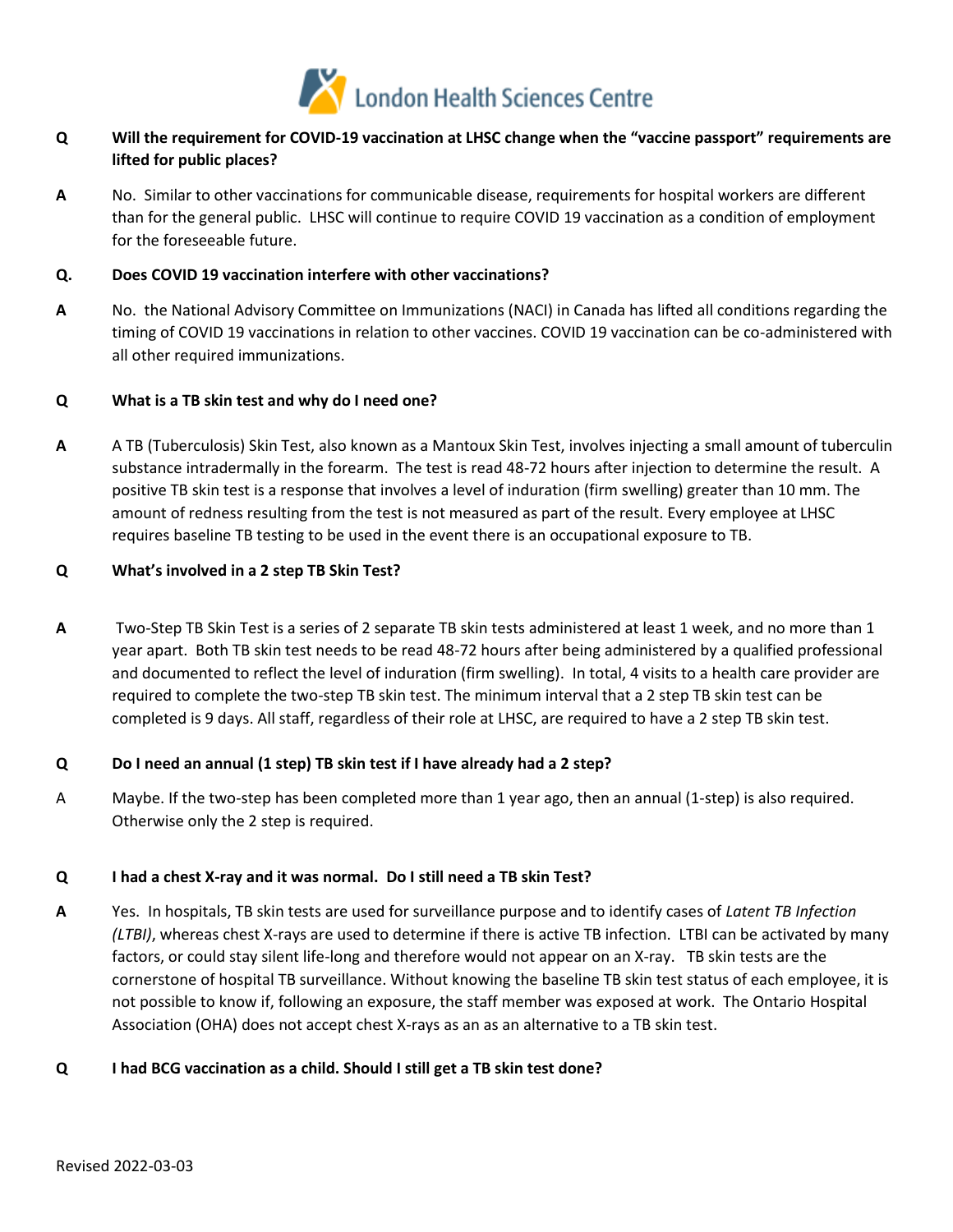

 years. Therefore, a TB skin test is still needed to screen for latent or active Tuberculosis infection. **A** Yes. BCG vaccination is not a contraindication to the TB skin Test. BCG vaccination given before the age of 2 is an unlikely explanation for a positive TB skin test, since immunity from BCG vaccination wains after about 10

# **Q My TB Skin test is positive and I am told I need to have a chest X-ray. I had a chest X-ray done for immigration purposes a few years ago. Do I need another one?**

 **A** The chest x-ray must be completed **after** the TB skin test was read. Therefore, if your positive TB skin test was completed after the immigration chest x-ray, then another chest X-ray is required.

## **Q I had a positive TB skin test in the past. Do I need another one?**

 two reasons for this: to prevent having a severe blistering reaction; and once positive, always positive, **A** No. Once you have had one positive TB skin test, you should avoid having another one in the future. There are therefore there is no value in completing another one.

# **Q My TB skin test is positive. Is there anything else I need to do?**

**A** Yes. All LHSC Staff who have a history of a positive TB skin test must complete **Section C: Tuberculosis Questionnaire** of the Health Review Form. A nurse practitioner will review the TB Questionnaire and your chest X-ray and determine if any other steps need to be taken to clear you for employment related to TB. Once this step is completed, a nurse practitioner will schedule a health teaching appointment with you to review.

## **Q I had chicken pox as a child. Do I still need to have 2 vaccinations for varicella?**

 **A** New employees who have a history of chicken pox may be immune to varicella. However, a serology test is required to demonstrate immunity. If not immune, two varicella vaccinations given 4 weeks apart are required.

# **Q My serology tests show that I am immune to measles and mumps but not Rubella. How do I receive vaccination for Rubella?**

 of MMR, receiving another MMR is safe and often provided since it is difficult to obtain measles, mumps and **A** Typically, Measles, Mumps & Rubella are given together as MMR. If you are immune to one or two components rubella vaccinations in individual format.

# **Q I am not immune to Hepatitis B. Do I need to complete Hepatitis B vaccination?**

 beginning their employment, but do not have to complete the series in order to begin working. **A** It is highly recommended, but not required, that all new employees are immune to hepatitis B in the event that you experience a blood and body fluid exposure through a needle stick or sharps injury while at work. New employees who are not immune to Hepatitis B are encouraged to start the Hepatitis B vaccination series prior to

# **Q I have a latex allergy. What steps do I need to take to make sure I am safe at work?**

 **A** The first step is to add this information to your health review form in **Section A: Health History**. An Occupational Health Nurse will follow up with you to gather more information about your allergy, and to explain the accountabilities of LHSC, your leader and you as the employee in relation to avoiding latex in the workplace.

## **Q I have disability and need a workplace accommodation. What do I need to do?**

**A Section A: Health History** of the Health Review Form provides a space for you to indicate that you have a disability or limitations and restrictions that require an accommodation in the workplace. An Occupational Revised 2022-03-03